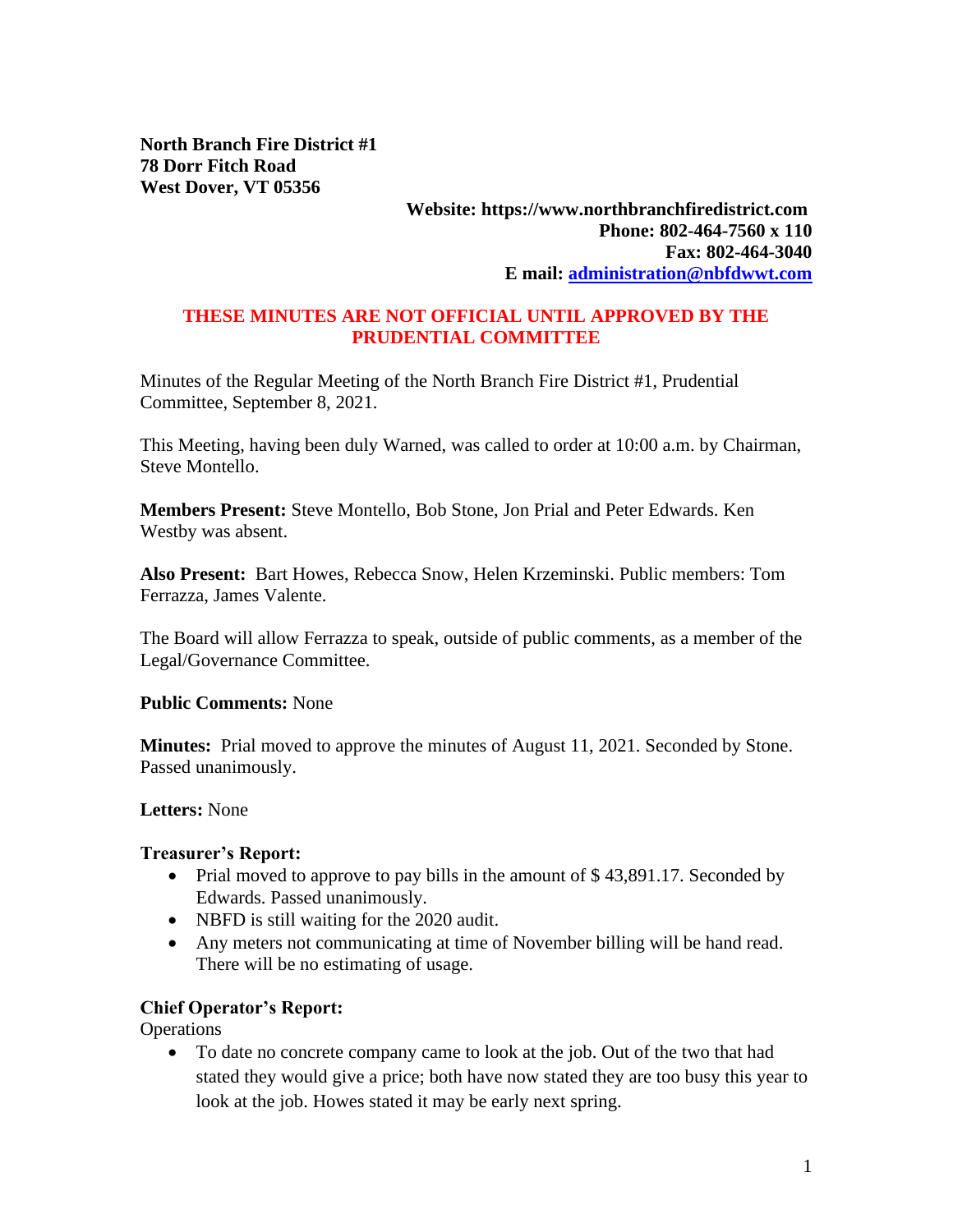- The new monitoring wells in the subsurface have been installed. Howes stated he planned to contact some surveying companies to get their elevations surveyed.
- Daniels Construction has completed replacing the pond transfer pump and guide rails project.
- Daniels Construction has begun replacing the guide rails at the MT Snow pumpstation. This is the pumpstation with the insufficient concrete floor that required a steel plate to be fabricated for anchoring. They have suggested that while they are here, we pour a 6" reinforcement for the floor.
- Edwards moved to approve \$ 2,300 for additional work by Daniels Construction. Seconded by Prial. Passed unanimously.

# **Finance Committee:**

• Westby is revising the budget for January-June 30, 2022. The Prudential Committee will review it at the October Regular meeting for approval before presenting it at the Special Meeting October 14, 2021.The reserve analysis results will be taken into consideration at that time.

# **Legal/Governance:**

- Montello stated that he is working with North Branch's attorney to simplify our current contract structure and fees. A draft will be presented at the October Regular meeting for review.
- Prial moved to revoke the March 19, 2021, Amendment to the June 11, 2020, Ordinance. Seconded by Edwards. Passed unanimously.

# **Technology Update:**

- Prial asked the committee to approve the adoption of Invoice Cloud Interface and Harris Computer Corporation for a fee of \$2,600 and then \$400.00 annual fee. Edwards moved to approve this purchase. Seconded by Stone. Passed unanimously.
- Prial stated that he is working with Arcomm on implementing phases of the contract including backups, emails, and cyber security.
- A contract was signed with Vermont Media to replace the current website, with a target date of October 1, 2021, to go online. Annual costs will be lower than current costs. Vermont Media has been collaborating with North Branch and Harris Computer Corporation to integrate a user-friendly system for customers to pay their bills, online and through the new website.

# **Sleeping Spaces:**

• Edwards stated that the subcommittee for sleeping spaces has not had a formal meeting since the initial one, but that they are working and collaborating on the legal and financial ramifications should sleeping space charges be eliminated. It was stated that review and changes of the current Ordinance would not be expected to be done before the end of this year.

# **Other Business:**